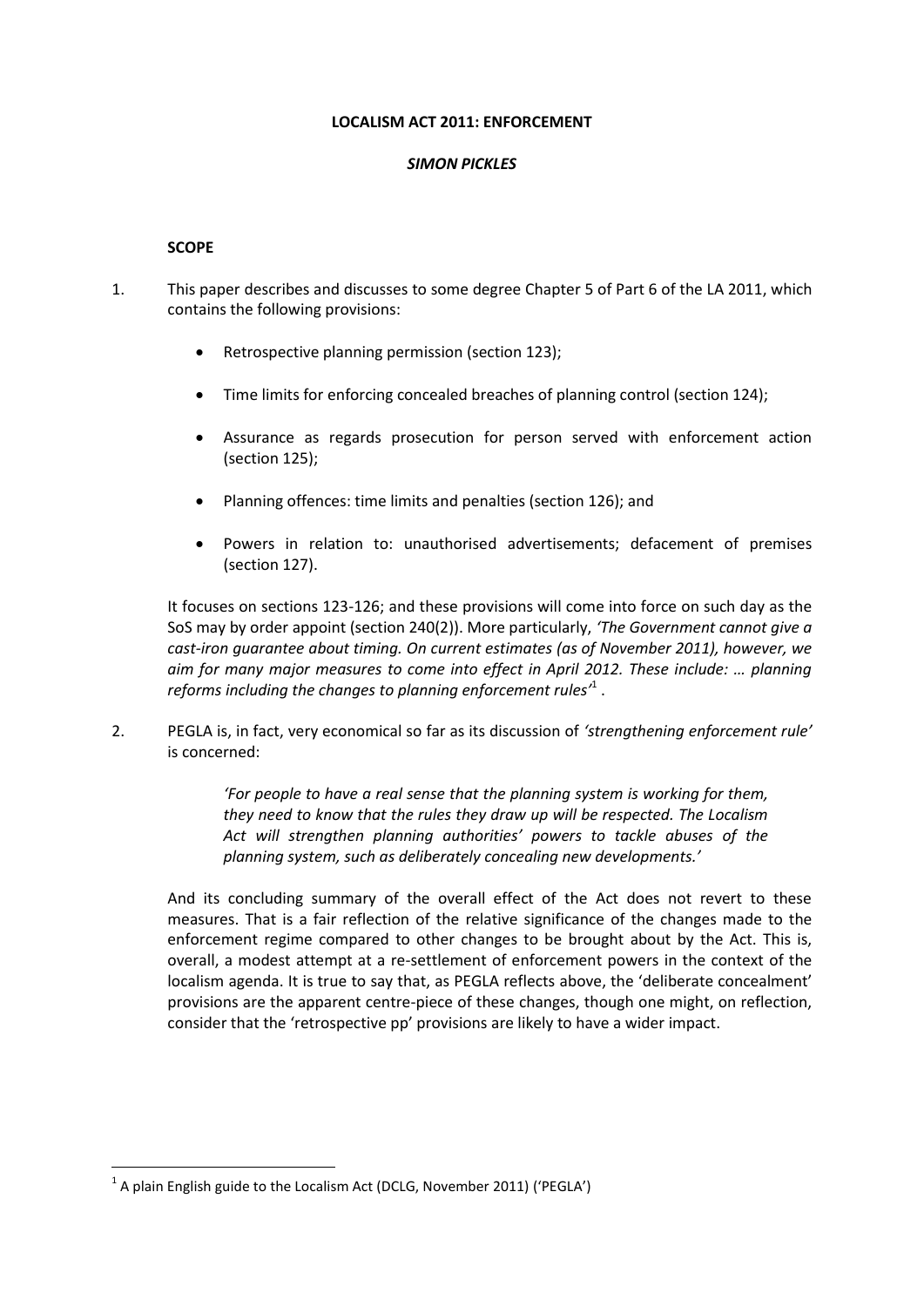## **RETROSPECTIVE PLANNING PERMISSION (section 123)**

## *Description*

3. The Act deals, under this heading, with two situations.

## *Power to decline*

4. An LPA in England may decline to determine an application for pp for the development of any land if granting pp would involve granting, whether in relation to the whole or any part of the land to which a pre-existing EN relates, pp in respect of the whole or any part of the matters specified in the EN as constituting a breach of planning control (a pre-existing EN is one issued before the application for pp was received by the LPA).

# *Ground (a) appeal foregone*

5. An appeal may not be brought against an EN on ground (a) (assuming the land to which the EN relates is, again, in England) where the EN was issued (i) after the making of a related application for pp, but (ii) before the end of the period for appeal against deemed refusal of the application (an application for pp is related to an EN if granting pp would involve doing so in respect of the matters specified in the EN as constituting a breach of planning control).

# *Discussion*

# *Power to decline*

- 6. The Act seeks to address the stringing out of planning enforcement by repeat planning applications and to focus attention on the ground (a) appeal as the means of securing a final determination of the planning merits. These provisions are as they appeared in the original Bill subject the introduction of reference to 'a pre-existing EN', which secures clearly that LPAs may not seek to contrive access to this power by issuing an EN after the submission of a planning application. Applicants may be well-advised to 'head off' enforcement and a decision to decline by submitting a planning application, once they get any inkling that enforcement action is on the horizon; and it may, indeed, be that this is what the power to decline is intended to encourage.
- 7. The power to decline operates across the board (though gypsies and travellers were referred to as particular bones of contention in political debate) and entirely without time limit, where an EN is in place.
- 8. There is no means of testing a decision to decline on its merits; and an application for JR provides a blunt check on the exercise of this power – particularly where there are no statutory criteria for its exercise (it remains to be seen what guidance may be provided). There exists, in any case, an alternative course of action: an LPA may refuse pp, and may be awarded costs in the event of a wholly unmeritorious appeal against that refusal. It is not objectionable in principle that a landowner or occupier should seek to test the 'continuing expediency' of an EN on its merits.
- 9. It appears that a LPA may strengthen its hand in the exercise of the power to decline if it were to place recipients of an EN on notice of its existence and alert them to the prospect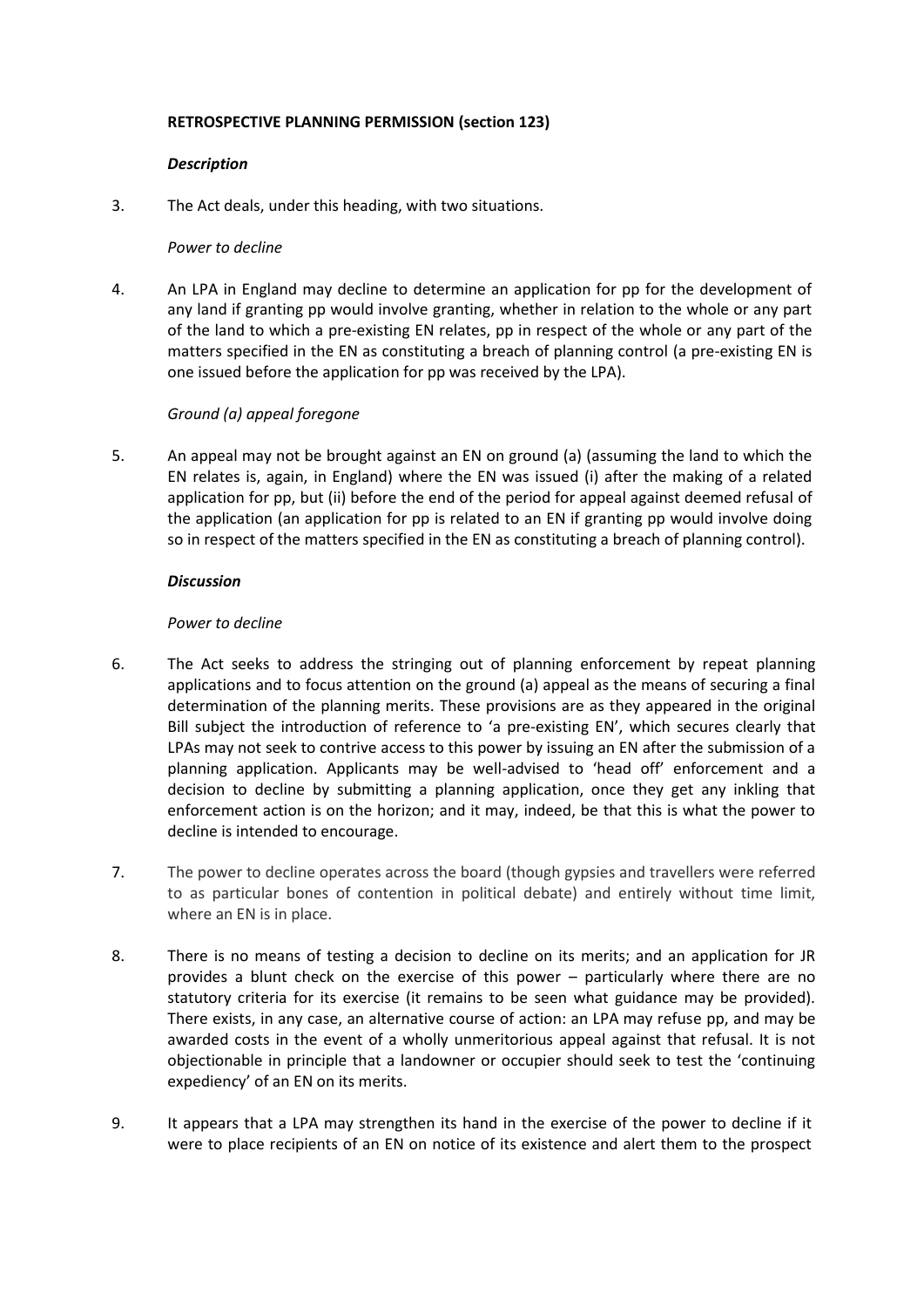that they may seek to exercise it. It would, indeed, appear to be sensible that advice along these lines should find its way into letters accompanying ENs.

# *Ground (a) appeal foregone*

- 10. This provision remains, to my mind, curious. The RTPI advised that: *' Whilst the clause seeks to prevent developers running a ground (a) appeal and a retrospective planning application at the same time, it should be borne in mind that, in the event that a retrospective application is submitted closely followed by an enforcement notice, a right of appeal against the refusal of planning permission will still exist. ... If the intention is to retain this right of appeal then any appeal should be submitted including the appellants statement within 28 days of the date of refusal. The appeal should then be automatically converted to a ground*  (a) enforcement appeal so that in essence only one appeal is running<sup>2</sup>; but this was not taken up. If the objective is that those in breach of planning control should have just one bite of the cherry, there is much to be said for that bite occurring in the context of an enforcement notice appeal.
- 11. It is, in any case, unclear that any very substantial mischief is being addressed by avoiding EN appeals on ground (a) and retrospective planning appeals being run in parallel. Parallel appeals don't in practice appear to raise any significant administrative issues. And there may be sensible reasons for parallel appeals – the allegation (and therefore deemed planning application) may not be fit for purpose in all respects, or it may simply be sensible to give the Inspector a further choice.

# **TIME LIMITS FOR ENFORCING CONCEALED BREACHES OF PLANNING CONTROL (section 124)**

## *Description*

- 12. Section 124 introduces three new sections into TCPA:
	- 171BA Time limits in cases involving concealment
	- 171BB Planning enforcement order ('PEO')s: procedure
	- 171BC Making a PEO

These provisions were formulated without apparent reference to the existing regime on concealed breaches of planning control (*Fidler* and *Welwyn Hatfield*); and I return to it below.

## *Applying for a PEO*

1

13. Where it appears to the LPA that there may have been a breach of planning control in respect of any land in England, the authority may apply to a magistrates' court ('MC') for a PEO in relation to that apparent breach. An application for a PEO may be made within the 6 months beginning with the date on which evidence of the apparent breach sufficient in the opinion of the LPA to justify the application came to its knowledge. A certificate signed on behalf of the LPA and stating the date on which evidence sufficient in the authority's opinion to justify the application came to its knowledge is conclusive evidence of that fact (and a

<sup>&</sup>lt;sup>2</sup> RTPI Issue Briefing: Enforcement [29<sup>th</sup> June 2011) ('RTPI Briefing') paragraphs 9 & 10.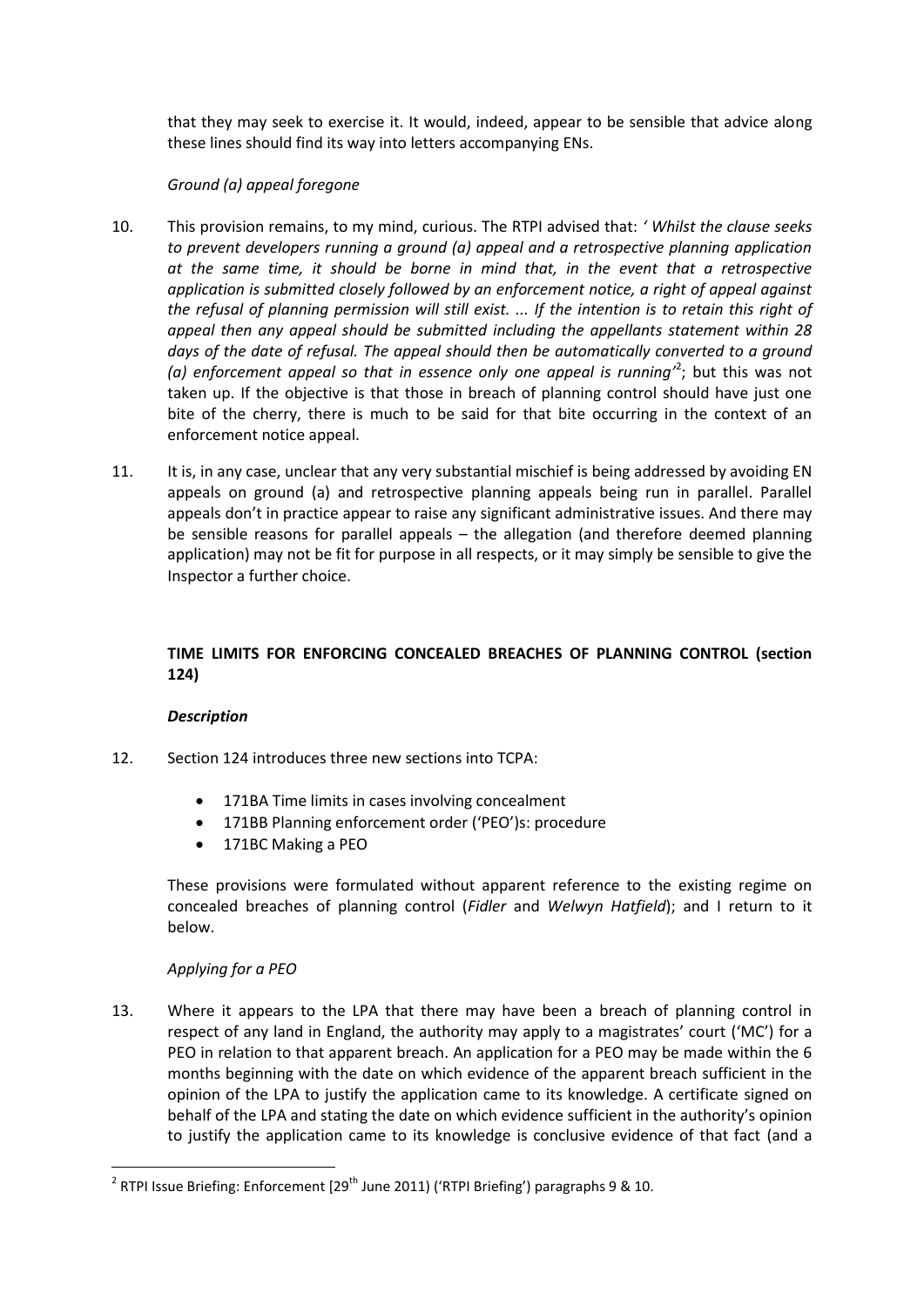certificate stating that matter and purporting to be so signed is to be deemed to be so signed unless the contrary is proved).

# *Granting a PEO*

14. A MC may make a PEO in relation to an apparent breach of planning control only if: (i) the court is satisfied, on the balance of probabilities, that the apparent breach, or any of the matters constituting the apparent breach, has (to some extent) been deliberately concealed by any person or persons and (ii) the court considers it just to make the order having regard to all the circumstances.

# *Effect of a PEO*

15. If a MC makes a PEO in relation to an apparent breach of planning control, the LPA may take enforcement action in respect of the apparent breach or any of the matters constituting it at any time in 'the enforcement year', i.e. the year that begins at the end of 22 days beginning with the day on which the order is given (subject to an application for statement of case for opinion of High Court). This (i) applies whether or not the time limits under section 171B have expired and (ii) does not prevent the taking of enforcement action after the end of the enforcement year but within those time limits.

# *PEO procedure*

16. Where the LPA apply to a magistrates' court for a PEO in relation to an apparent breach of planning control, the authority must serve a copy of the application on (i) the owner and occupier of the land and (ii) on any other person having an interest in the land that is an interest which, in the authority's opinion, would be materially affected by the taking of enforcement action. The persons entitled to appear before, and be heard by, the court include (a) the applicant, (b) any person on whom a copy of the application was served by the authority, and (c) any other person having an interest in the land that is an interest which, in the opinion of the court, would be materially affected by the taking of enforcement action in respect of the apparent breach.

# *Postscript: time for taking enforcement action*

17. In determining whether the time for taking enforcement action in respect of a matter has expired for the purposes of TCPA section 191, that time is to be taken not to have expired if: (i) the time for applying for a PEO in relation to the matter has not expired; (ii) an application has been made for a PEO and the application has neither been decided nor withdrawn; or (iii) a PEO has been made and not rescinded and the enforcement year for the order has not expired (whether or not it has begun).

## *Discussion*

## *Applying for a PEO*

18. The Act does not impose any general time limit on making an application for a PEO: a PEO may be applied for at any time following substantial completion of development. Neither is there any express prohibition on repeat applications, though it may be that it is to be inferred from the provisions dealing with the LPA's knowledge that these provisions provide a once-and-for all window of opportunity for enforcement. But this remains to be seen.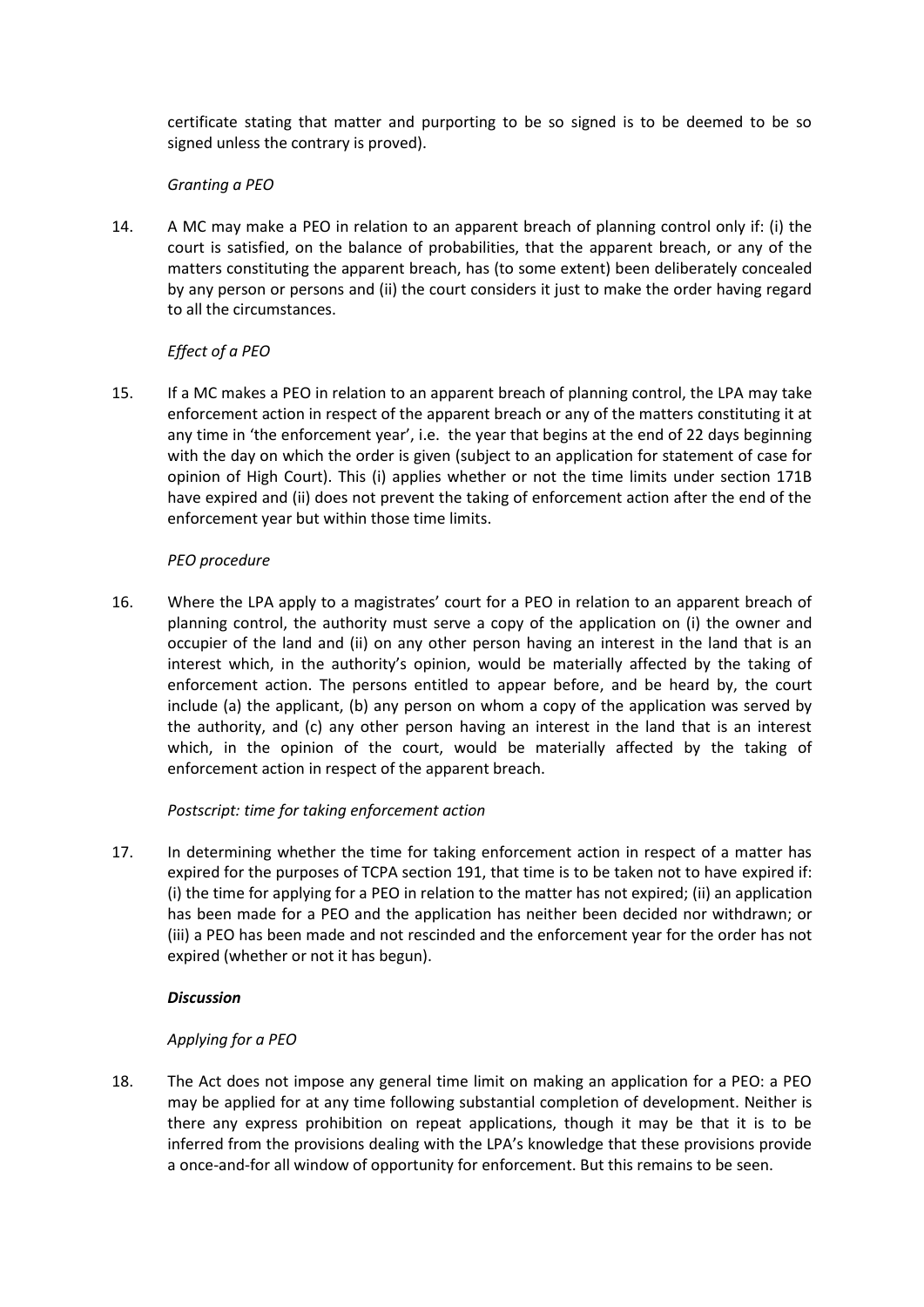19. It is the '*appearance'* to the LPA that there '*may'* have been a breach of planning control that triggers the ability to apply for a PEO; and it would, no doubt, be helpful if guidance is issued on the circumstances in which it is to be expected that these thresholds should be considered to be satisfied. The self-certification procedure appears to be intended to deal with issues that may arise in terms of different officers or departments of the authority acquiring fragments of knowledge over time and, therefore, uncertainty as to when time begins and expires for the purpose of making a PEO application. There is a degree of flexibility available to the LPA in terms of the 6 months limitation period bearing in mind that it runs from when the LPA has (or certifies that it has) sufficient evidence in its opinion to justify an application – and not simply of the apparent occurrence of a breach of planning control.

# *Granting a PEO*

20. It is worth comparing section 171BC(1) as enacted (summarised at paragraph 13 above) with section 171BC(1) & (2) as they appeared in the original Bill, i.e.:

> *'(1) A magistrates' court may make a planning enforcement order in relation to an apparent breach of planning control only if— (a) the court is satisfied, on the balance of probabilities, that the actions of a person or persons have* resulted in, or contributed to, full or partial concealment of the apparent *breach or any of the matters constituting the apparent breach, and (b) the court considers it just to make the order having regard to all the circumstances.*

> *(2) For the purposes of subsection (1), a person's actions are to be taken to include— (a) representations made by the person, and (b) inaction on the person's part'.*

- 21. The primary changes are, it appears, first the inclusion in the Act of *'deliberate'*. As previously formulated, these provisions would have facilitated the making of a PEO where the element of concealment involved had been entirely innocent (the ability to secure a PEO was previously independent of the state of mind of the landowner); whereas it is now apparent that some element of knowledge and maybe intention is required. The second primary change is the omission of the extended definition of 'actions'. Planning professionals may wonder why the existence of this element should be relevant to the availability of enforcement powers in respect of a breach of planning control at all; but it is plainly relevant to do so in the real world and the context of the localism agenda. But issues of definition and application are very clearly going to arise in respect of the occurrence of deliberate concealment particularly as, as the National Association for Planning Enforcement ('NAPE') observed, *''concealed breach' .. is what happens in all enforcement cases to varying degrees'<sup>3</sup> .*
- 22. It may also be observed that the emphasis has shifted during the parliamentary process, quite appropriately, from the actions of persons to the concealed breach. This has been accompanied by the dropping of (unnecessarily complex) reference to *'... have resulted in, or contributed to, full or partial...'*; and their replacement with a simpler formula. It does appear from the wording as enacted that partial deliberate concealment may expose the entirety of a breach to enforcement.

 $3$  Memorandum submitted by NAPE (L116) (February 2011) ('NAPE memo')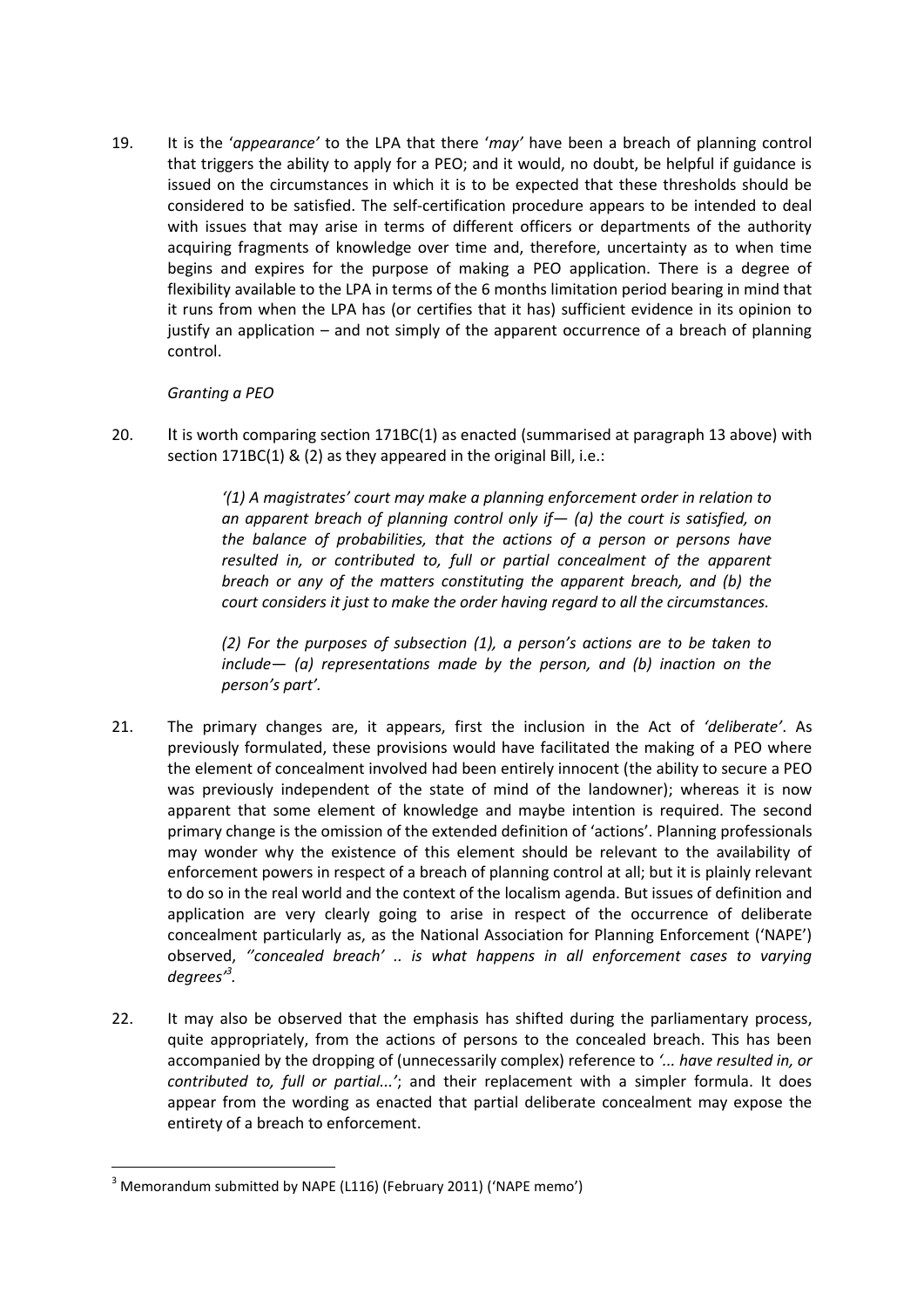23. It is perfectly clear from the reference to 'just' in this context that the MC is not to be confined to determining whether there has been an apparent breach and whether it has been deliberately concealed. Hearings in the MC will not be confined to determination of whether a *prima facie* case has been made out. It is to be expected that they will instead range widely and consider any matter that might be thought relevant to the justice of the decision to be made. The generalised invocation of justice as key to the magistrates' decision is an implicit recognition of the potential for injustice to arise from these provisions; and it is also the platform upon which it is entirely reasonable to anticipate that MCs will be obliged to host wide-ranging hearings. It is arguable and LPAs may seek to persuade the MC that it should not hear representations relevant to the planning merits because the landowner will have the opportunity to raise them on an appeal against any EN; and that may very well be a point to look out for on appeal by case stated.

# *Effect of a PEO*

- 24. A PEO 'restarts the clock' and makes available any of the enforcement options under TCPA Part VII for a period of one year (as defined).
- 25. It is not entirely clear why an LPA would seek a PEO before the time limits in section 171B have expired or why it was regarded as necessary or appropriate to provide that these provisions do not prevent the taking of enforcement action within those time limits but after the end of the 'enforcement year'.

# *PEO procedure*

26. The prospect of substantial hearings before the MC is reinforced by the provision that the applicant, person on which a PEO application has been served and other person whose interest in the land concerned would, in the MC's opinion, be materially affected by the taking of enforcement action are entitled to appear before *'and be heard by'* the Court.

# *Postscript*

- 27. This is, it would appear, the centre-piece amongst the changes to the enforcement regime; but, one has to wonder just how frequently LPAs will seek to exercise these very demanding powers. The RTPI referred to this measure as *'a sledge hammer to crack a relatively small*  nut' and '*unnecessarily complicated'*<sup>4</sup>; and both of these comments appear be fair.
- 28. Quite apart from the scant level of resources routinely available for planning enforcement, these provisions appear to have been wholly or substantially superseded in advance by the Supreme Court's decision in *Welwyn Hatfield Council v. SSCLG & Beesley*<sup>5</sup>. Lord Mance (with whom Lord Phillips, Lord Walker, Lady Hale and Lord Clarke agreed) said this in paragraphs 53, 54, 56 and 58 of his judgment:

*'53. Since the ultimate question is whether it can have been the intention of the legislator that a person conducting himself like Mr Beesley can invoke the benefits of sections 171B and 191(1), I do not consider that there can be any absolute principle that public policy can only bear on the legislator's intention in a context where there has been the commission of a crime. The principle described in the passages cited from Halsbury and Bennion is one of public policy. The principle is capable of extending* 

<u>.</u>

<sup>4</sup> RTPI Briefing paragraph 16

 $^5$  [2010] UK SC 15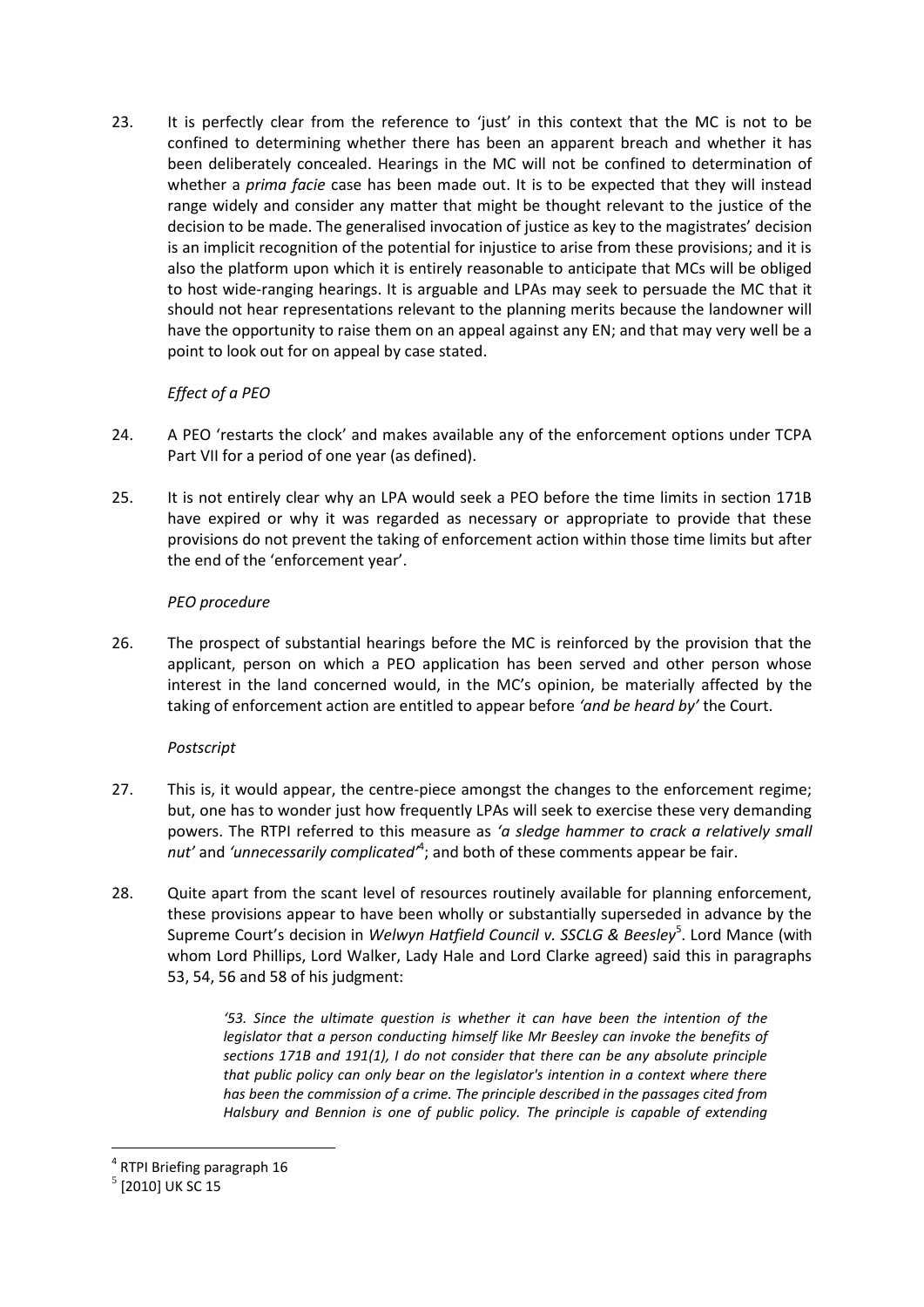*more widely, subject to the caution that is always necessary in dealing with public policy* [ ... ]

*54. Whether conduct will on public policy grounds disentitle a person from relying upon an apparently unqualified statutory provision must be considered in context and with regard to any nexus existing between the conduct and the statutory provision. Here, the four-year statutory provisions must have been conceived as periods during*  which a planning authority would normally be expected to discover an unlawful *building operation or use and after which the general interest in proper planning control should yield, and the status quo prevail. Positive and deliberately misleading false statements by an owner successfully preventing discovery take the case outside that rationale*  $[$  *...*  $]$ 

*56. Here, Mr Beesley's conduct, although not identifiably criminal, consisted of positive deception in matters integral to the planning process (applying for and obtaining planning permission) and was directly intended to and did undermine the regular operation of that process. Mr Beesley would be profiting directly from his deception if the passing of the normal four-year period for enforcement which he brought about by the deception were to entitle him to resist enforcement. The apparently unqualified statutory language cannot in my opinion contemplate or extend to such a case.*

*For the reasons I have given, I do not consider that sections 171B(2) and 191(1)(a) are applicable to the facts of this case. Had I considered otherwise, I would have concluded that their language could not have been intended to cover the exceptional facts of this case, where there was positive deception in the making and obtaining of fraudulent planning applications, which is directly designed to avoid enforcement action within any relevant four year period and succeeded in doing so [ ... ]'* 

And in paragraphs 62 and 63 of his judgment, Lord Rodger said this:

*'62. In this case, however, Mr Beesley took effective steps to conceal the true nature of the development over the four-year period since the change of use occurred in particular, he deliberately concealed the fact that the structure was being used, and*  was intended to be used, as a single dwellinghouse on greenbelt land. The *concealment worked and the true position came to light only when Mr Beesley triumphantly revealed his dwellinghouse immediately after the four years had expired. He does not suggest — and it would not lie in his mouth to suggest – that, despite his efforts, the council should have spotted the true position before the four years expired.*

*63. In that situation, where Mr Beesley deliberately set out to conceal the true nature of the development during the whole four year period, with the aim that the council would be prevented (as happened) from taking enforcement action within the fouryear period, there is no justification for cutting off the council's right to take enforcement action. To hold otherwise would be to frustrate the policy, indeed the raison d'etre, of section 171B(2) of the 1990 Act: in short, it is unthinkable that Parliament would have intended the time limit for enforcement to apply in such circumstance.'* (underlining added)

29. These passages were cited by Sullivan LJ in the course of giving judgment during the course of the death-throws of *The Queen (on the application of Fidler) v. SSLG & Another<sup>6</sup>* (the setting aside of permission to appeal), where he concluded:

> *'12. … I readily accept that whether or not there has been such deception as to disentitle an appellant from relying on the four-year rule is a fact-sensitive question.*

 $^6$  [2011] EWCA Civ 1159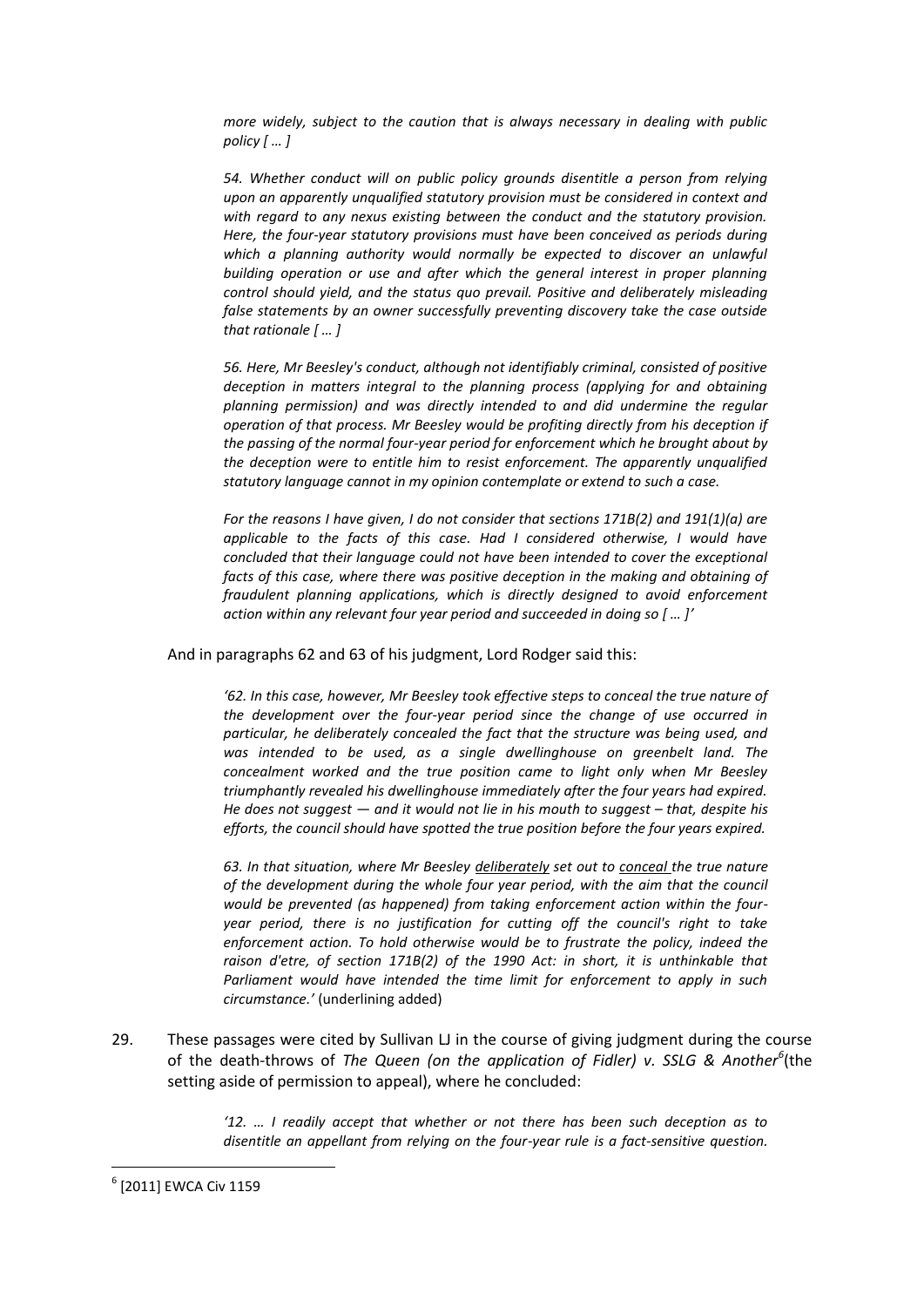*The difficulty from the appellant's point of view in the present case is that the Inspector's findings of fact, based upon the appellant's own evidence, are perfectly clear. In the present case the deception was not the making of a false planning application, but the deliberate hiding of building operations behind a shield of straw bales the top of which was covered by a tarpaulin. On the appellant's own evidence, the bales were deliberately erected to conceal the construction of the dwelling; this was not a case of someone merely refraining from drawing attention to themselves by, for example, not applying for building regulations approval; here, there was positive conduct, and the avowed intention of that positive conduct was to deceive the local planning authority so that it would not realise building operations had been carried out until after the four-year period had expired.* (underlining added)

*13. It seems to me that upon the facts found by the Inspector, this is a paradigm case of deception which disentitles an appellant from relying upon the four-year rule; it simply does not lie in this appellant's mouth to say that this local planning authority should have spotted the building which he had so carefully concealed at some earlier stage, were he to do so it would indeed frustrate the underlying statutory purpose. It is therefore of no consequence whatsoever whether the bales were or were not part of the building operations; the short point is that this was a deliberate deception which plainly falls within the principles set out in the Welwyn Hatfield case, the consequence of which is that this appeal has no prospect whatsoever of succeeding.'*

- 30. LPAs is, then, on the face of it left to weigh up whether the circumstances of the matter in hand bring it within 'the principle in Welwyn Hatfield' or whether they should adopt the procedures in sections 171Ba, BB & BC. Or perhaps the Act will be held to have superceded Welwyn Hatfield – and to have actually restricted the window of opportunity within which enforcement action might be taken in respect of concealed breaches. The Bill's Impact Assessment characterised the likely frequency of PEO applications as *'rare'*, and the underlining above suggests a broad, maybe total, overlap between this principle of law and these provisions. It may be that it is difficulties in inferring deception as the rationale for the deliberate concealment that should influence a decision to prefer the new statutory route; but, then again, it does not involve an Olympian leap from a finding of deliberate concealment to the inference of an intention to deceive. It will be interesting, again, to see how guidance addresses this interface.
- 31. It is noted, finally, that the Explanatory Notes to the Bill indicated that the Government would ensure that no unfairness resulted by reason of retrospective effect.

# **ASSURANCE AS REGARDS PROSECUTION FOR PERSON SERVED WITH ENFORCEMENT NOTICE (section 125)**

#### *Description*

- 32. When, or at any time after, an EN is served on a person, the LPA may give the person a letter:
	- o Explaining that the LPA was, once the EN had been issued, required to serve the notice on the person;
	- o Giving the person an assurance that, in the circumstances as they appear to the authority, the person is not at risk of being prosecuted under section 179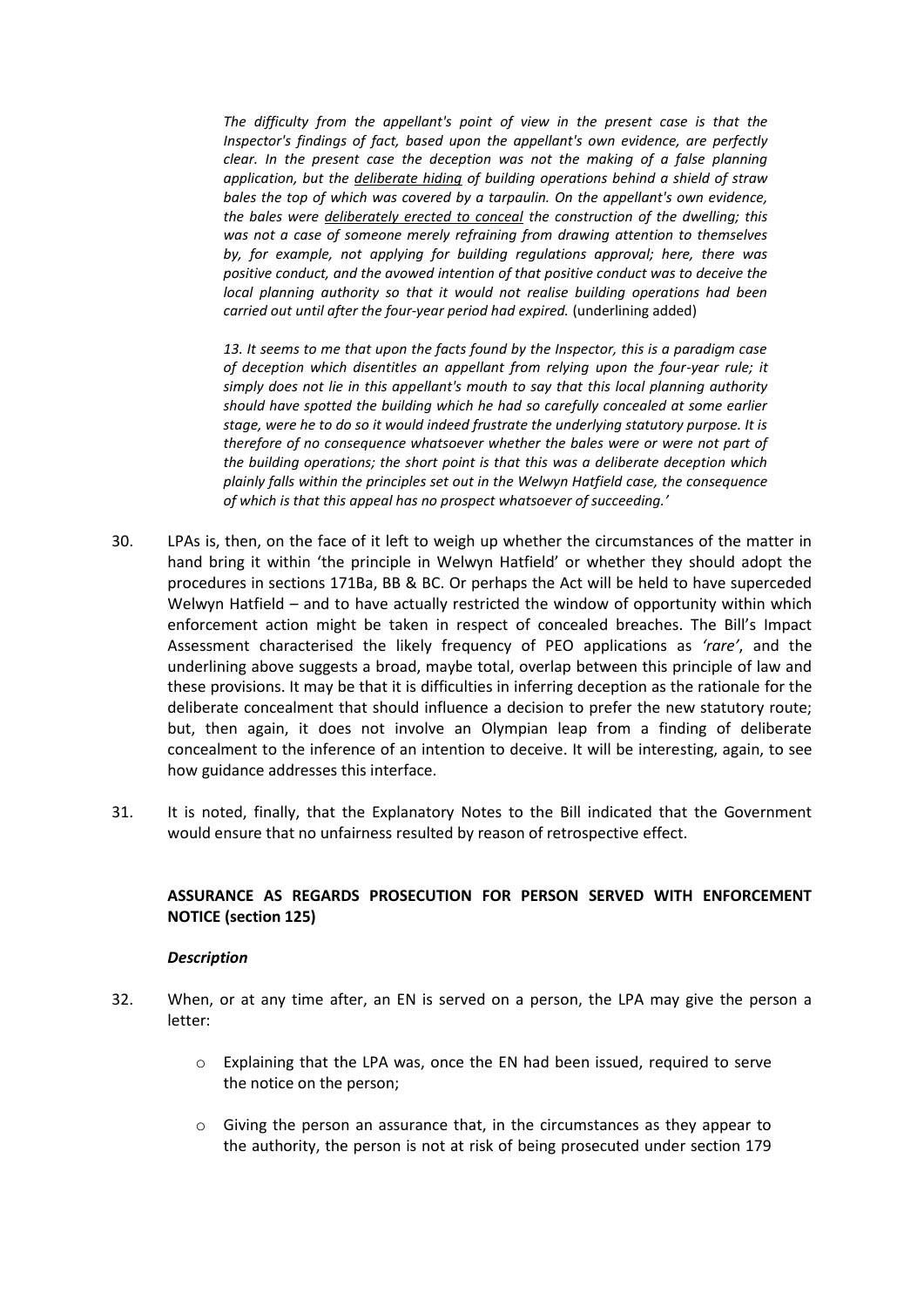either (i) in connection with the EN or (ii) in connection with the matters relating to the EN that are specified in the letter;

- $\circ$  Explaining, where (b)(ii) applies, the respects in which the person is at risk of being prosecuted under section 179 in connection with the EN; and
- $\circ$  Stating that, if the authority subsequently wishes to withdraw the assurance in full or part, the authority will first give the person a letter specifying a future time for the withdrawal that will allow the person a reasonable opportunity to take steps necessary to avoid any risk of prosecution that is to cease to be covered by the assurance.
- 33. The LPA may at any time give the person who has been given a letter containing an assurance a letter withdrawing it (so far as not previously withdrawn) from a time specified in that letter, the time specified being such as will, again, allow the person a reasonable opportunity to take steps necessary to avoid any risk of prosecution that is to cease to be covered by the assurance.
- 34. Withdrawal of an assurance does not withdraw the assurance so far as it related to prosecution on account of steps not taken prior to its withdrawal.
- 35. An assurance is binding on any person with power to prosecute an offence under section 179 – so far as not withdrawn.

#### *Discussion*

- 36. Whilst an assurance is 'binding', the protection it provides is, on the face of it, more apparent than real by virtue of the LPA's ability to withdraw it at any time - in whole or in part.
- 37. The provision securing that withdrawal does not operate retrospectively is perfectly sensible; but the fact that the LPA may take back the option to prosecute and underlines the ephemeral nature of the protection provided.
- 38. Bearing in mind the withdrawal provisions and the reluctance that LPA's are likely to feel in terms of exercising this power at all, it appears to be unlikely that many assurances will be asked for or forthcoming.

## **PLANNING OFFENCES: TIME LIMITS AND PENALTIES (section 126)**

- 39. The maximum fine for breach of a breach of condition notice is raised to £2,500 in England (and remains £1,000 in Wales); and it remains, therefore, modest.
- 40. The time limits for prosecution for non-compliance with the tree preservation regulations and advertisement regime are relaxed to enable proceedings to be brought within 6 months beginning with the date on which the prosecutor had sufficient knowledge, in his opinion, to justify the proceedings. This is so in England only and subject to an overriding time limit of 3 years and self-certification (as to knowledge) as above.